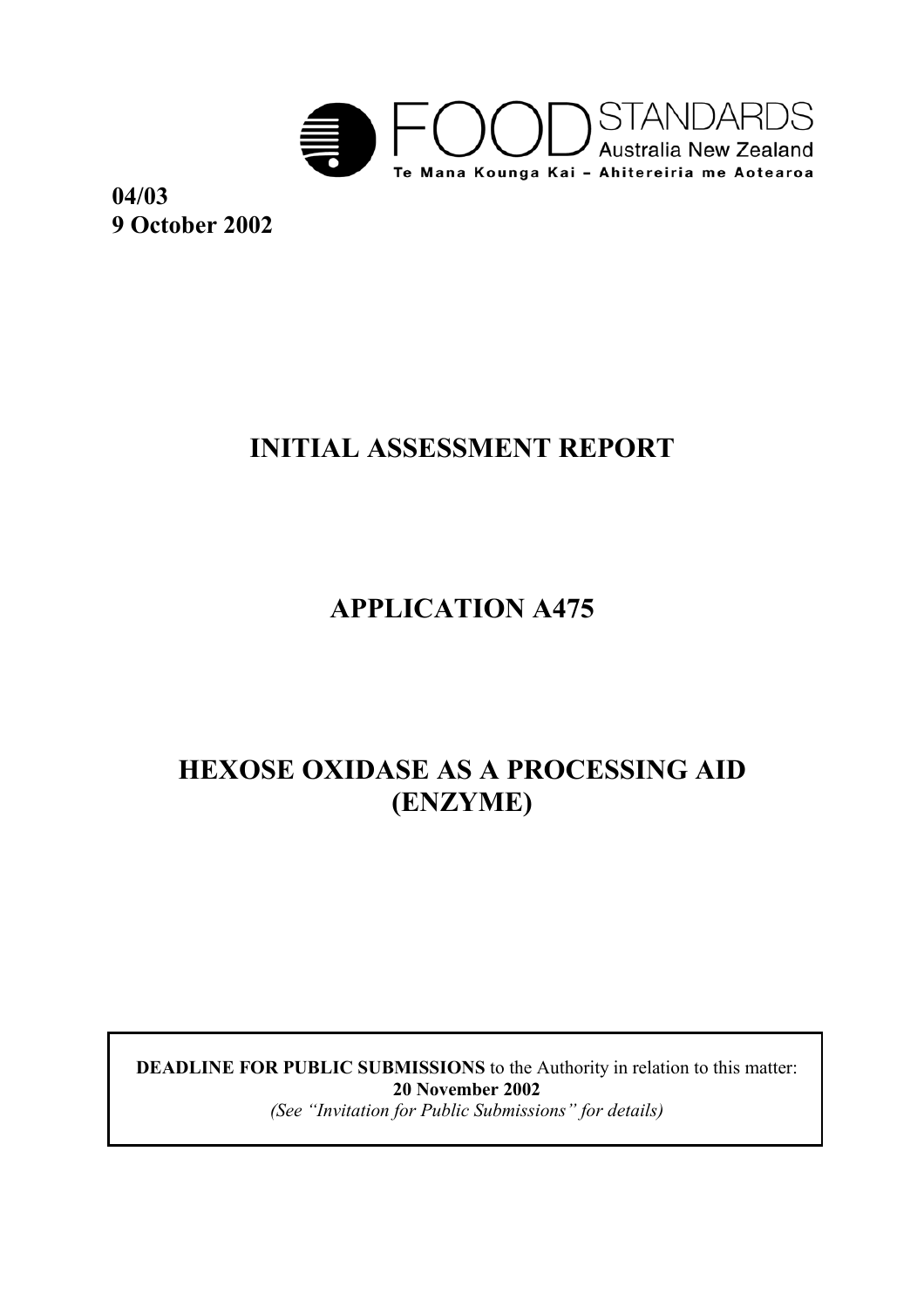#### **FOOD STANDARDS AUSTRALIA NEW ZEALAND (FSANZ)**

FSANZ's role is to protect the health and safety of people in Australia and New Zealand through the maintenance of a safe food supply. FSANZ is a partnership between ten governments: the Commonwealth; Australian States and Territories; and New Zealand. It is a statutory authority under Commonwealth law and is an independent, expert body.

FSANZ is responsible for developing, varying and reviewing standards and for developing codes of conduct with industry for food available in Australia and New Zealand covering labelling, composition and contaminants. In Australia, FSANZ also develops food standards for food safety, maximum residue limits, primary production and processing and a range of other functions including the coordination of national food surveillance and recall systems, conducting research and assessing policies about imported food.

The FSANZ Board approves new standards or variations to food standards in accordance with policy guidelines set by the Australia and New Zealand Food Regulation Ministerial Council (Ministerial Council) made up of Commonwealth, State and Territory and New Zealand Health Ministers as lead Ministers, with representation from other portfolios. Approved standards are then notified to the Ministerial Council. The Ministerial Council may then request that FSANZ review a proposed or existing standard. If the Ministerial Council does not request that FSANZ review the draft standard, or amends a draft standard, the standard is adopted by reference under the food laws of the Commonwealth, States, Territories and New Zealand. The Ministerial Council can, independently of a notification from FSANZ, request that FSANZ review a standard.

The process for amending the *Food Standards Code* is prescribed in the *Food Standards Australia New Zealand Act 1991* (FSANZ Act). The diagram below represents the different stages in the process including when periods of public consultation occur. This process varies for matters that are urgent or minor in significance or complexity.

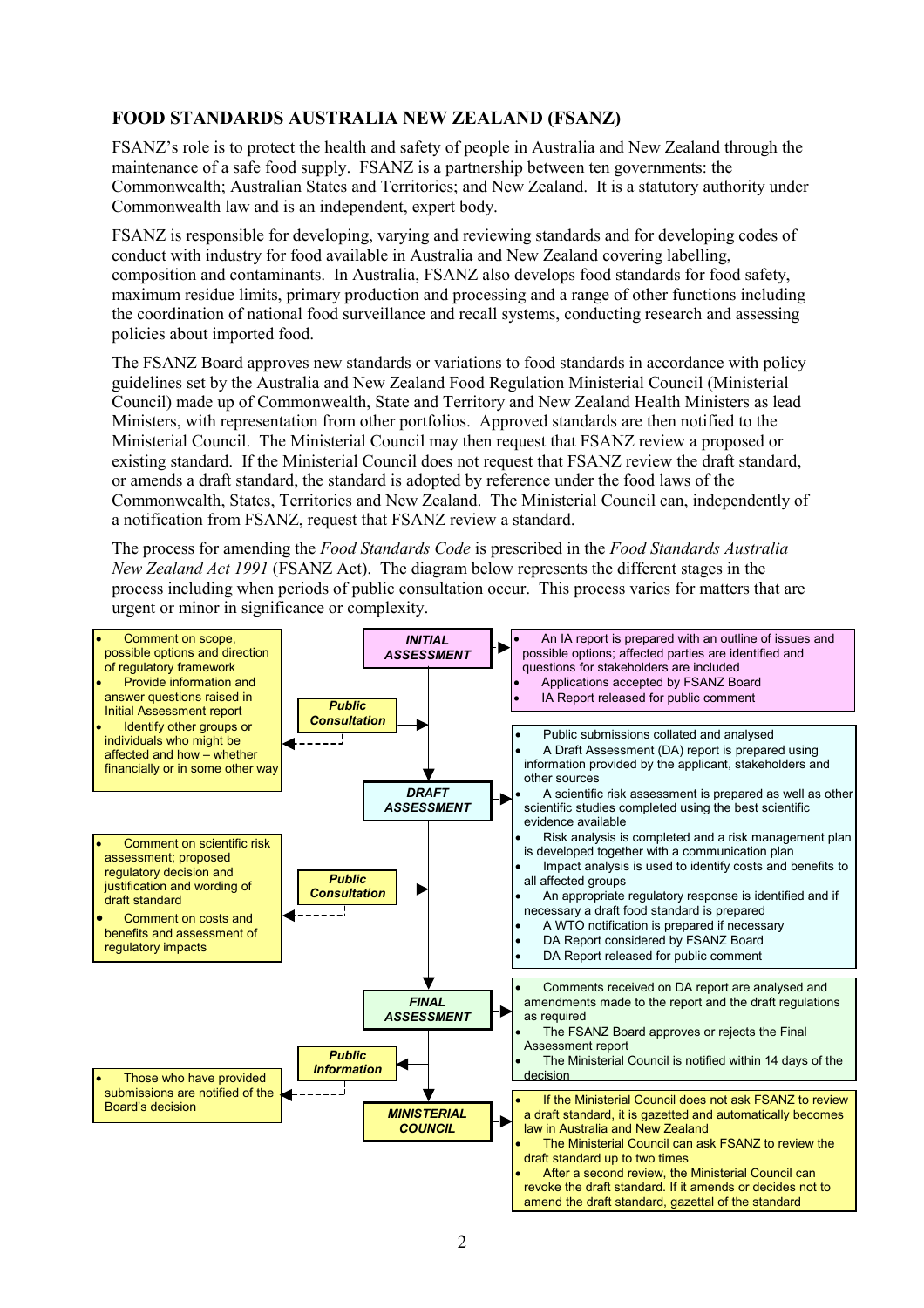#### **INVITATION FOR PUBLIC SUBMISSIONS**

The Authority has prepared an Initial Assessment Report of Application A475, which includes the identification and discussion of the key issues.

The Authority invites public comment on this Initial Assessment Report based on regulation impact principles and the draft variation to Volume 2 of the *Food Standards Code* for the purpose of preparing an amendment to the *Food Standards Code* for approval by the FSANZ Board.

Written submissions are invited from interested individuals and organisations to assist the Authority in preparing the Draft Assessment for this application. Submissions should, where possible, address the objectives of the Authority as set out in Section 10 of the *Food Standards Australia New Zealand Act 1991* (FSANZ Act). Information providing details of potential costs and benefits of the proposed change to the *Food Standards Code* (Code) from stakeholders is highly desirable. Claims made in submissions should be supported wherever possible by referencing or including relevant studies, research findings, trials, surveys etc. Technical information should be in sufficient detail to allow independent scientific assessment.

The processes of the Authority are open to public scrutiny, and any submissions received will ordinarily be placed on the public register of the Authority and made available for inspection. If you wish any information contained in a submission to remain confidential to the Authority, you should clearly identify the sensitive information and provide justification for treating it as commercial-in-confidence. Section 39 of the FSANZ Act requires the Authority to treat in confidence, trade secrets relating to food and any other information relating to food, the commercial value of which would be, or could reasonably be expected to be, destroyed or diminished by disclosure.

Submissions must be made in writing and should clearly be marked with the word "Submission" and quote the correct project number and name. Submissions may be sent to one of the following addresses:

|                          | Food Standards Australia New Zealand Food Standards Australia New Zealand |
|--------------------------|---------------------------------------------------------------------------|
| <b>PO Box 7186</b>       | PO Box 10559                                                              |
| Canberra BC ACT 2610     | The Terrace WELLINGTON 6036                                               |
| <b>AUSTRALIA</b>         | <b>NEW ZEALAND</b>                                                        |
| Tel (02) 6271 2222       | Tel (04) 473 9942                                                         |
| www.foodstandards.gov.au | www.foodstandards.govt.nz                                                 |

Submissions should be received by the Authority by: **20 November 2002**. Submissions received after this date may not be considered unless the Project Manager has given prior agreement for an extension. Submissions may also be sent electronically through the FSANZ website using the Standards Development tab and then through Documents for Public Comment. Questions relating to making submissions or the application process can be directed to the Standards Liaison Officer at the above address or by emailing slo@foodstandards.gov.au.

Assessment reports are available for viewing and downloading from the FSANZ website or alternatively paper copies of reports can be requested from the Authority's Information Officer at either of the above addresses or by emailing info@foodstandards.gov.au including other general enquiries and requests for information.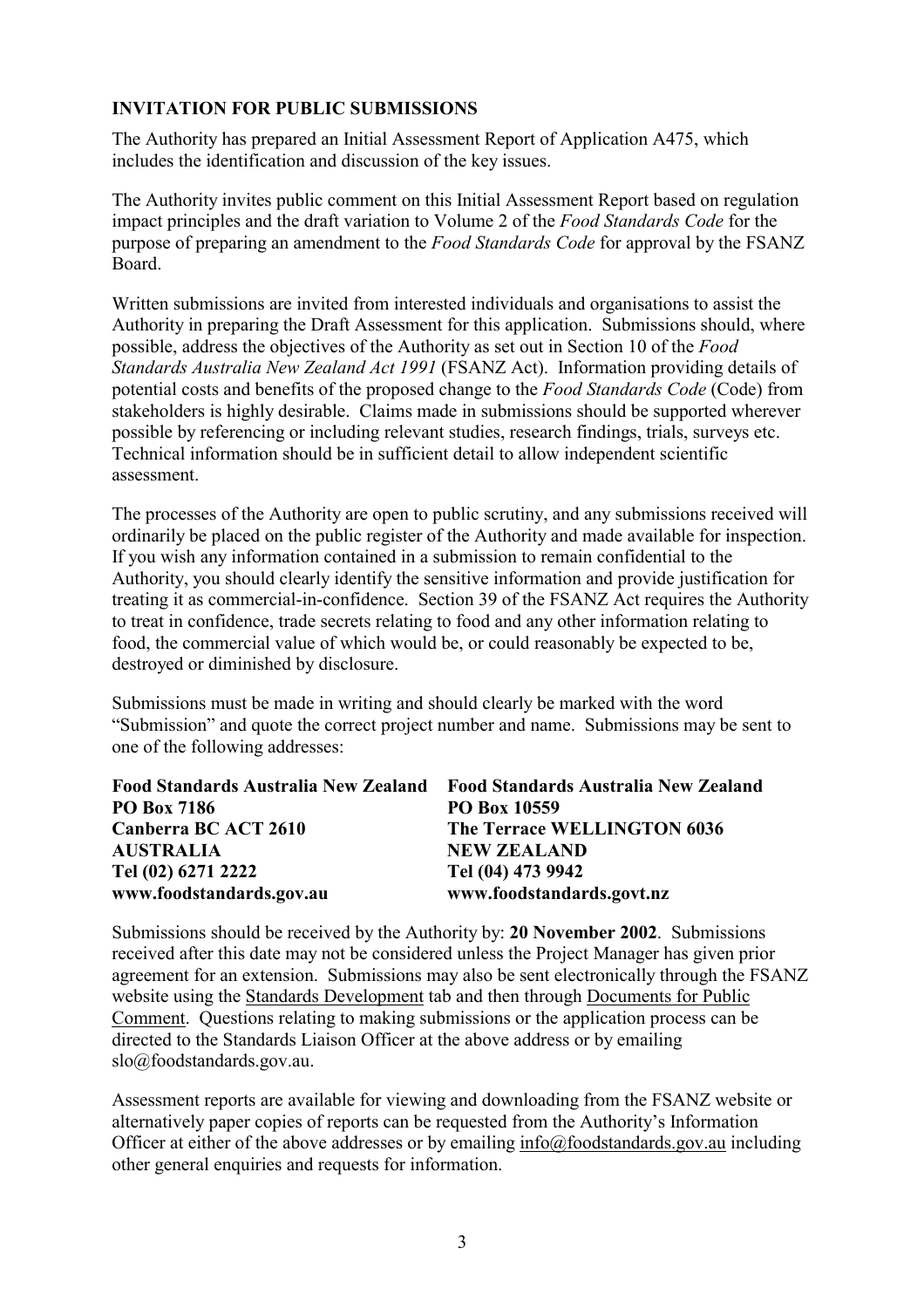# **CONTENTS**

| 1.  |  |
|-----|--|
| 2.  |  |
| 3.  |  |
| 4.  |  |
| 5.  |  |
| 5.1 |  |
| 5.2 |  |
| 5.3 |  |
| 5.4 |  |
| 6.  |  |
| 7.  |  |
| 8.  |  |
| 8.1 |  |
| 8.2 |  |
| 8.3 |  |
| 9.  |  |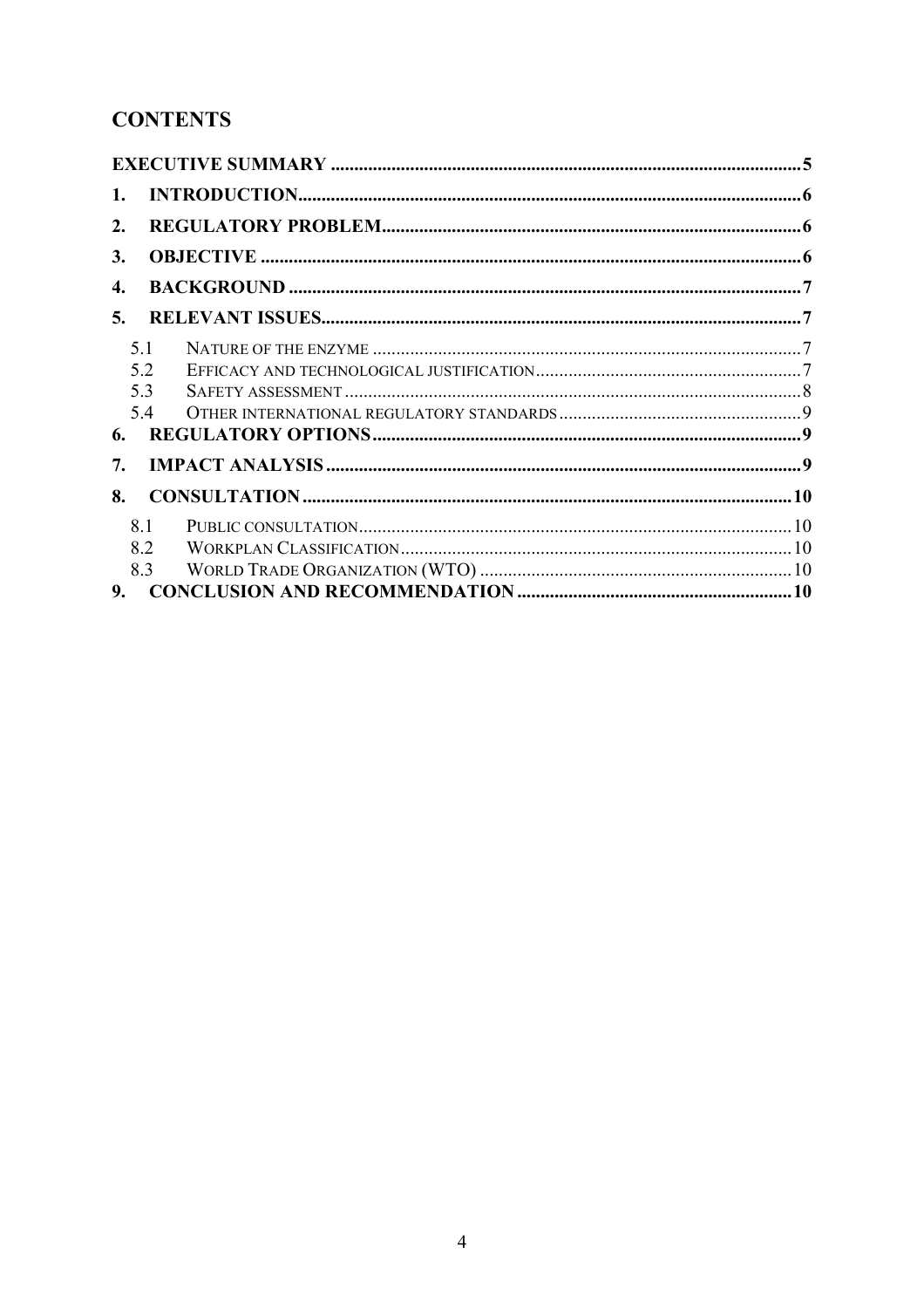## **Executive Summary**

An application has been received 8 August 2002, from Danisco A/S to amend Standard 1.3.3 of the *Australia New Zealand Food Standards Code* (*Food Standards Code*) to approve the use of an enzyme, hexose oxidase as a processing aid. The hexose oxidase is produced, using recombinant DNA techniques, from the host yeast *Hansenula polymorpha* which contains the donor gene coding for hexose oxidase from the algae *Chondrus crispus*.

This Initial Assessment report is not a detailed assessment of the application but rather an assessment that the application should be accepted for further consideration. The report is based mainly on information provided by the applicant and has been written to assist in identifying the affected parties and to outline expected relevant issues to complete the assessment. The information needed to complete the assessment will include information received from public submissions.

There is currently no approval for the use of hexose oxidase as a food enzyme in the Food Standards Code. If this application is successful FSANZ will add permission to use the enzyme hexose oxidase produced by *Hansenula polymorpha,* carrying the gene coding for hexose oxidase isolated from *Chondrus crispus* to the Table to clause 17 of Standard 1.3.3 – Processing Aids.

The objective of this assessment is to determine whether it is appropriate to amend the *Food Standards Code* to permit the use of hexose oxidase from the above source.

Hexose oxidase catalyses the oxidation of various mono and oligosaccharides to lactones and hydrogen peroxide. Its main application is in bread making to increase dough strength and bread volume. It acts in a similar way to glucose oxidase for this purpose however it is claimed to have added advantages. Other applications in the food industries are in cheese and tofu manufacture where it aids curd formation, limiting undesirable browning by limiting Maillard reactions in food and as an oxygen scavenger in dressings and sauces.

The enzyme is isolated from the red algae *Chondrus crispus*. However this source is not a suitable production organism since recoveries are low and not economic. The gene for the enzyme was therefore inserted into the host yeast *Hansenula polymorpha* from which the enzyme can be recovered in economic quantities using a submerged fermentation process.

The applicant claims that the gene, the vector and the host organism are all well characterised. The donor organism, *Chondrus crispus*, has a long history of safe use in food. The host organism, *Hansenula polymorpha* is non-toxigenic.

The hexose oxidase enzyme preparations comply with the specifications for food enzyme preparations in Food Chemicals Codex, 4th Edition 1996, and also the Joint FAO/WHO Expert Committee on Food Additives (JECFA), in the Compendium of Food Additives Specifications, FAO Food and Nutrition Paper 52, Vol. 1, Annex 1 (1992), including relevant updates in addenda 1 to 9 (2001).

In the USA a GRAS (generally recognised as safe) expert panel has concluded that the enzyme is safe for food use as a processing aid. The enzyme is approved for use in baked goods (at a level up to 150 enzyme units/kg) in Denmark.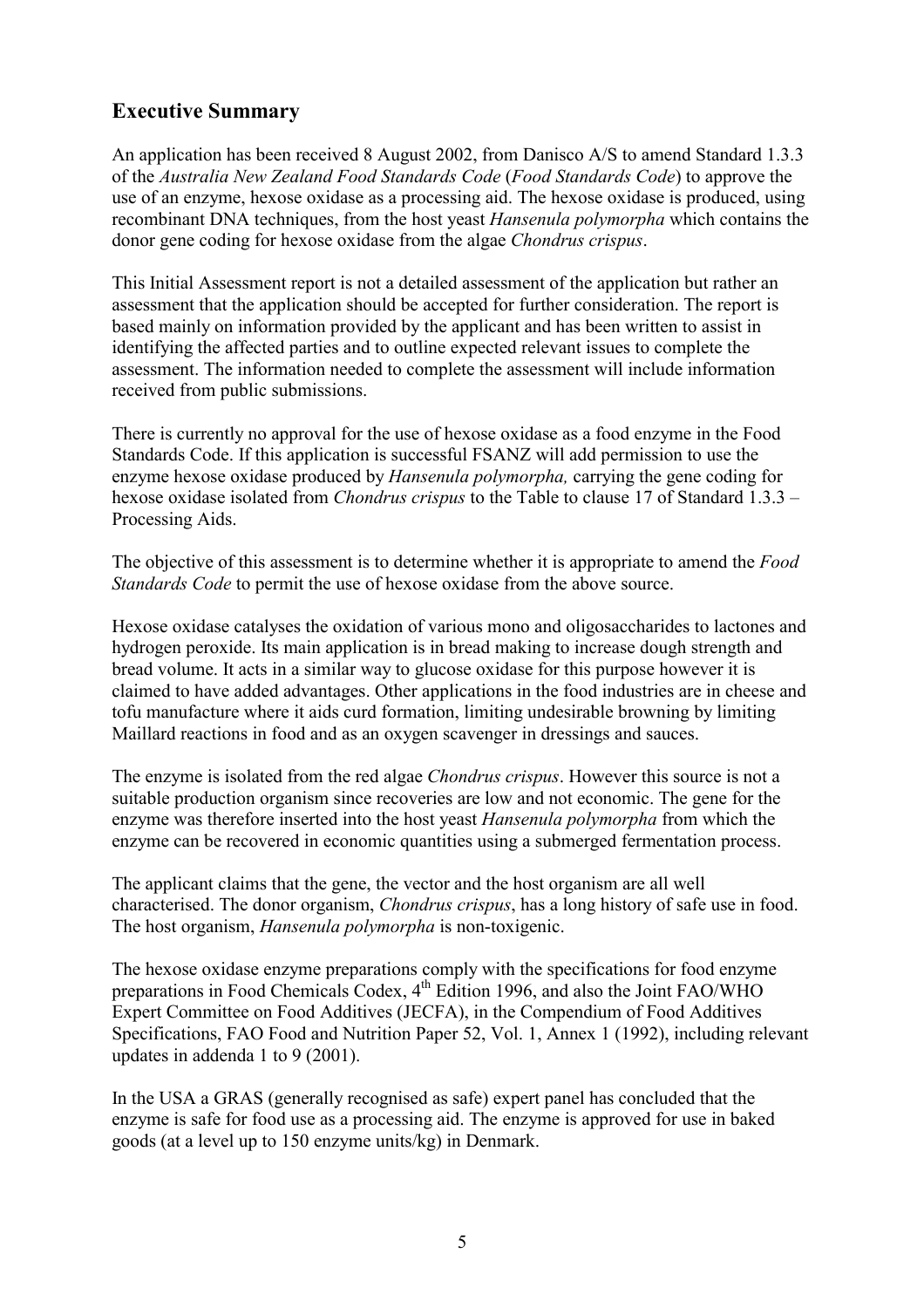# **1. Introduction**

An application has been received 8 August 2002, from Danisco A/S to amend Standard 1.3.3 of the *Australia New Zealand Food Standards Code* (*Food Standards Code*) to approve the use of an enzyme, hexose oxidase as a processing aid. The hexose oxidase is produced, using recombinant DNA techniques, from the host yeast *Hansenula polymorpha* which contains the donor gene coding for hexose oxidase from the algae *Chondrus crispus*.

Hexose oxidase catalyses the oxidation of various mono and oligosaccharides to lactones and hydrogen peroxide. Its main application is in bread making to increase dough strength and bread volume. It acts in a similar way to glucose oxidase for this purpose however it is claimed to have added advantages where it has wider substrate specificity. Other applications in the food industries are in cheese and tofu manufacture where it aids curd formation, limiting undesirable browning by limiting Maillard reactions in food and as an oxygen scavenger in dressings and sauces.

# **2. Regulatory Problem**

Processing aids are required to undergo a pre-market safety assessment before approval for use. A processing aid is a substance used in the processing of raw materials, foods or ingredients, to fulfil a technological purpose relating to treatment or processing, but does not perform a technological function in the final food.

There is currently no approval for the use of hexose oxidase as a food enzyme in the *Food Standards Code.* Hexose oxidase is not listed in the Table to clause 17 of Standard 1.3.3 – Processing Aids.

The *Australia New Zealand Food Standards Code* will be the sole food regulatory Code on 20 December 2002. FSANZ is therefore only considering an amendment to the *Australia New Zealand Food Standards Code* (known as Volume 2) and will not be considering an amendment to the *Australian Food Standards Code* (known as Volume 1).

# **3. Objective**

The objective of this assessment is to determine whether the *Food Standards Code* should be amended to permit the use of hexose oxidase from the above source. The assessment will need to be consistent with the section 10 objectives of the *Food Standards Australia New Zealand Act 1991*.

In developing or varying a food standard, FSANZ is required by its legislation to meet three primary objectives which are set out in Section 10 of the *Food Standards Australia New Zealand Act 1991.* These are:

- $\bullet$ the protection of public health and safety;
- $\bullet$  the provision of adequate information relating to food to enable consumers to make informed choices; and
- the prevention of misleading or deceptive conduct.

In developing and varying standards, FSANZ must also have regard to: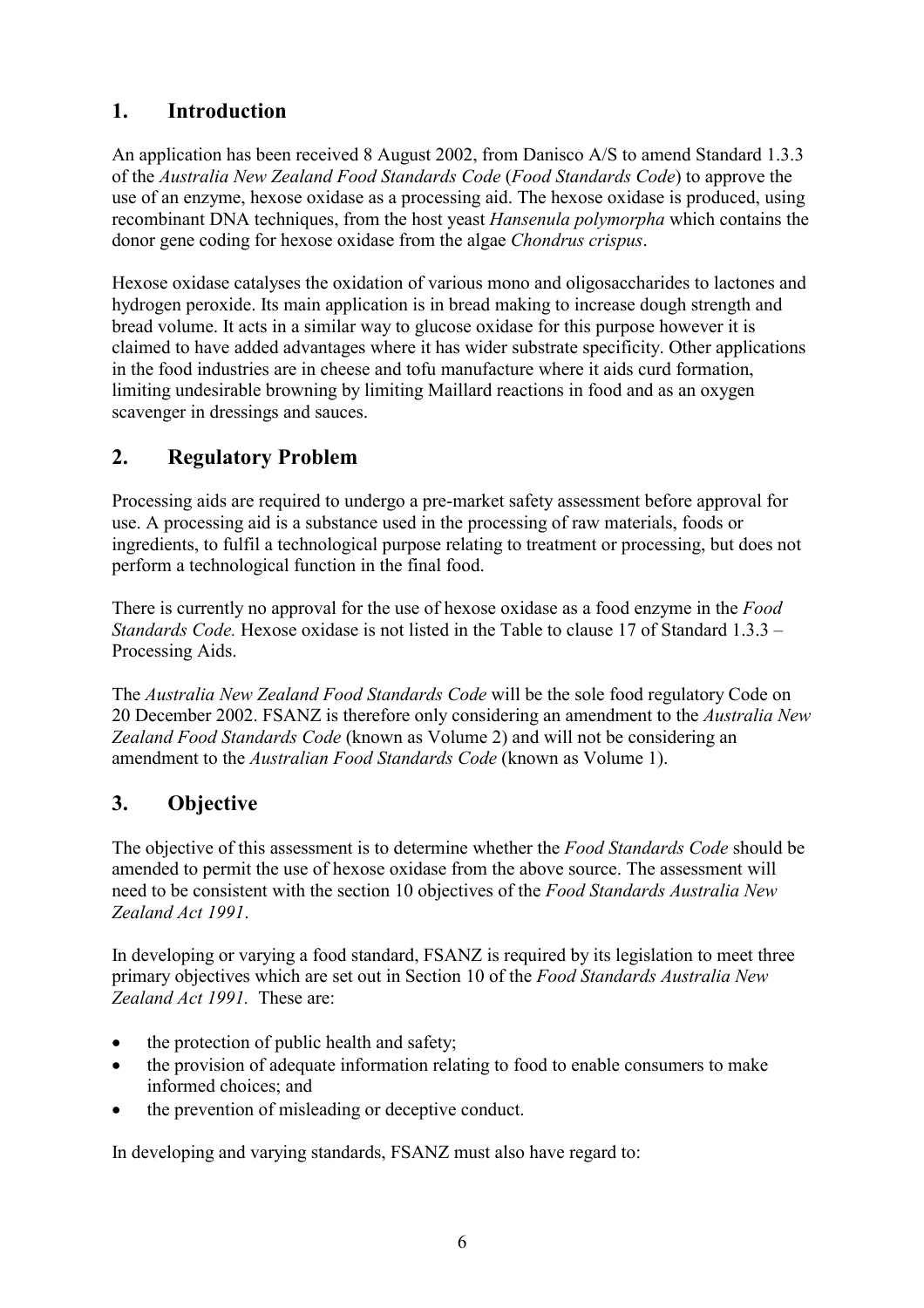- $\bullet$  the need for standards to be based on risk analysis using the best available scientific evidence;
- the promotion of consistency between domestic and international food standards;
- $\bullet$ the desirability of an efficient and internationally competitive food industry;
- the promotion of fair trading in food; and
- any written policy guidelines formulated by the Ministerial Council.

### **4. Background**

It has been known that hexose oxidase can be extracted from a number of red algae. However due the difficulty in recovering the small amounts of the enzyme from such algae little use has been made of its properties. This has been overcome in recent times by using recombinant DNA technologies to produce greater quantities of enzyme to enable more complete characterisation. Such techniques have allowed industrial processes to be used to produce commercially viable enzyme preparations. The gene encoding for the enzyme has been isolated from the algae *Chondrus crispus* and inserted into the yeast host *Hansenula polymorpha*. The subsequent organism is able to produce the enzyme in commercial quantities during a submerged fermentation process.

## **5. Relevant Issues**

#### **5.1 Nature of the enzyme**

The common name of the enzyme is hexose oxidase (HOX) while its chemical name is Dhexose:oxygen 1-oxidoreductase. The Enzyme Commission number is EC 1.1.3.5 and the CAS registry number is 9028-75-5.

The enzyme is produced by fermentation of a selected strain of the yeast *Hansenula polymorpha* modified with the hexose oxidase encoding gene isolated from the algae *Chondrus crispus*.

The enzyme catalyses the oxidation of various mono and oligosaccharides (principally glucose, but also maltose, lactose, D-galactose, D-mannose and cellobiose) with oxygen to produce lactones and hydrogen peroxide. In aqueous solutions the lactones hydrolyse over time to the corresponding acids. The hydrogen peroxide acts as an oxidant with other food components.

#### **5.2 Efficacy and technological justification**

Hexose oxidase acts in a comparable way to glucose oxidase, but is claimed to be more effective and can be used in a wider range of products.

The applicant claims the enzyme can be used alone or in combination with other oxidants such as ascorbic acid in bread making where it is added to the dough. The enzyme catalyses the oxidation of thiol groups in the gluten structure forming disulphide bonds so strengthening the gluten network of the dough and improving the dough handling. The baked bread is larger and has better properties. The enzyme can replace other chemical bread improvers such as potassium bromate which is no longer permitted for this purpose in Australia and New Zealand.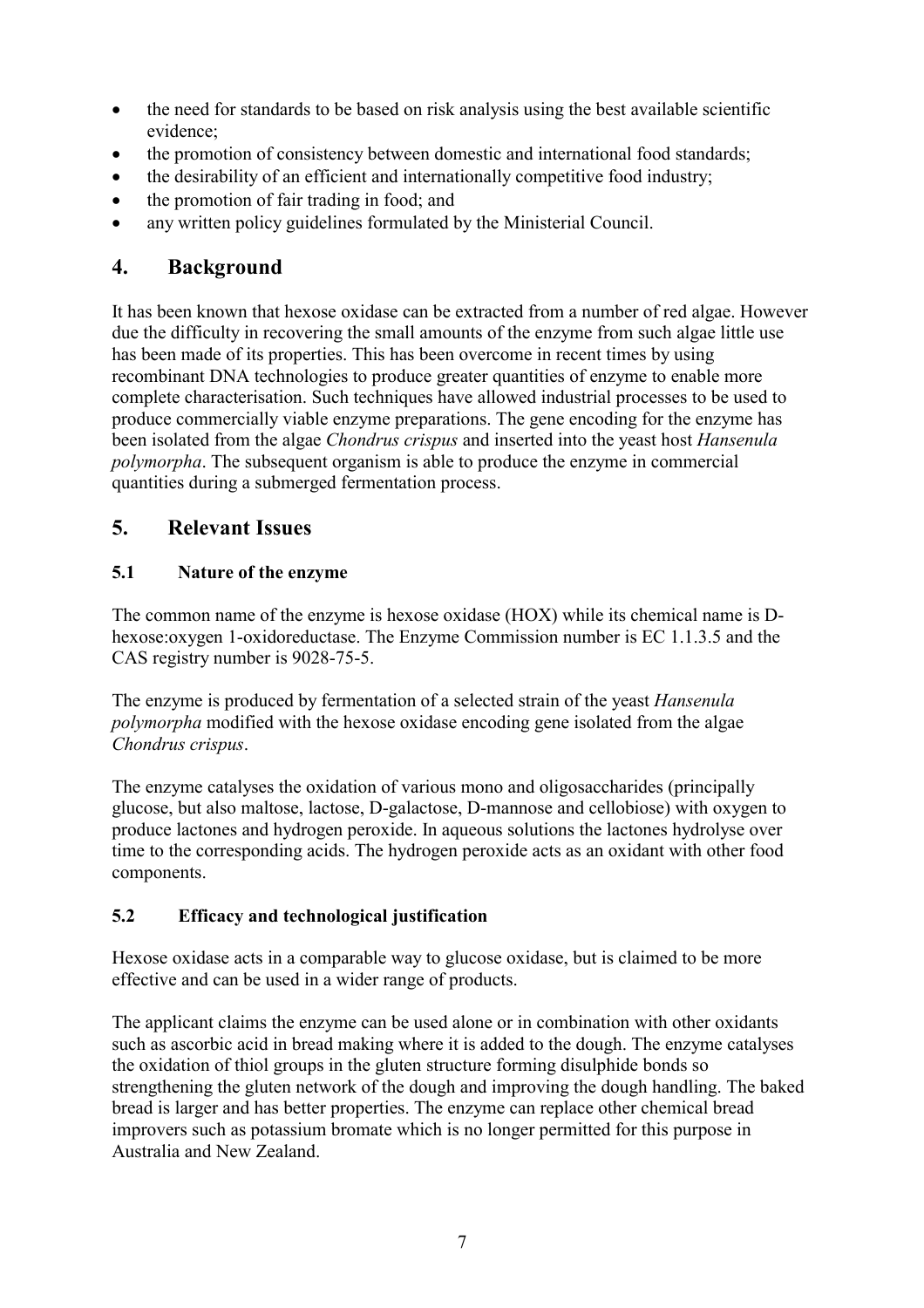The application claims that hexose oxidase can be used in a number of foods to limit unwanted browning reactions (Maillard) that occur with the naturally occurring oligosaccharides, by oxidizing them so they are unable to react. Such a case is shredded cheese (such as Mozzarella used on the top of pizzas) where the lactose and galactose naturally occurring in cheese form strong Maillard reactions during baking so producing strong brown baked colours. The use of the enzyme limits colour generation which may be desirable for certain products.

The applicant claims a similar case of limiting the formation of browning Maillard reactions in potato chip production. Sprouted potatoes have a higher concentration of reducing sugars, and chips produced from such potatoes form undesirable brown colours when fried. Treatment with the enzyme limits the browning.

Hexose oxidase is claimed to also oxidise the reducing sugars so that whiter egg powders and whey powders can be produced due to limiting browning reactions.

The application claims that lactose in skim milk and soya milk can be oxidised by hexose oxidase to form the acid, lactobionic acid, which aids in the precipitation of curd for cottage cheese and tofu manufacture respectively.

The applicant believes the enzyme can be added as an oxygen scavenger during sauce and dressing manufacture reducing dissolved oxygen concentrations in the products which improves the shelf life of resulting products.

The applicant states that they have not marketed their enzyme preparations in Australia or New Zealand so they have not supplied any letters from food manufacturers supporting and justifying a need for the application. Supporting letters will be supplied for the Draft and Final assessment stage.

A Food Technology Report included as part of the Draft Assessment Report will investigate more fully the purpose and efficacy of the enzyme.

#### **5.3 Safety assessment**

The applicant claims that the gene, the vector and the host organism are all well characterised. The donor organism, *Chondrus crispus*, has a long history of safe use in food. The host organism, *Hansenula polymorpha* is non-toxigenic.

The applicant has assessed the safety of the enzyme by providing the following studies:

- 1. Acute oral toxicity studies in the rat;
- 2. Ames mutagenicity studies;
- 3. In vitro chromosomal aberration study;
- 4. Sub-acute 14-day toxicity study in the rat;
- 5. Sub-chronic 90-day feeding study in the rat.

These toxicity studies will be assessed as part of a Safety Assessment Report prepared for the Draft Assessment Report.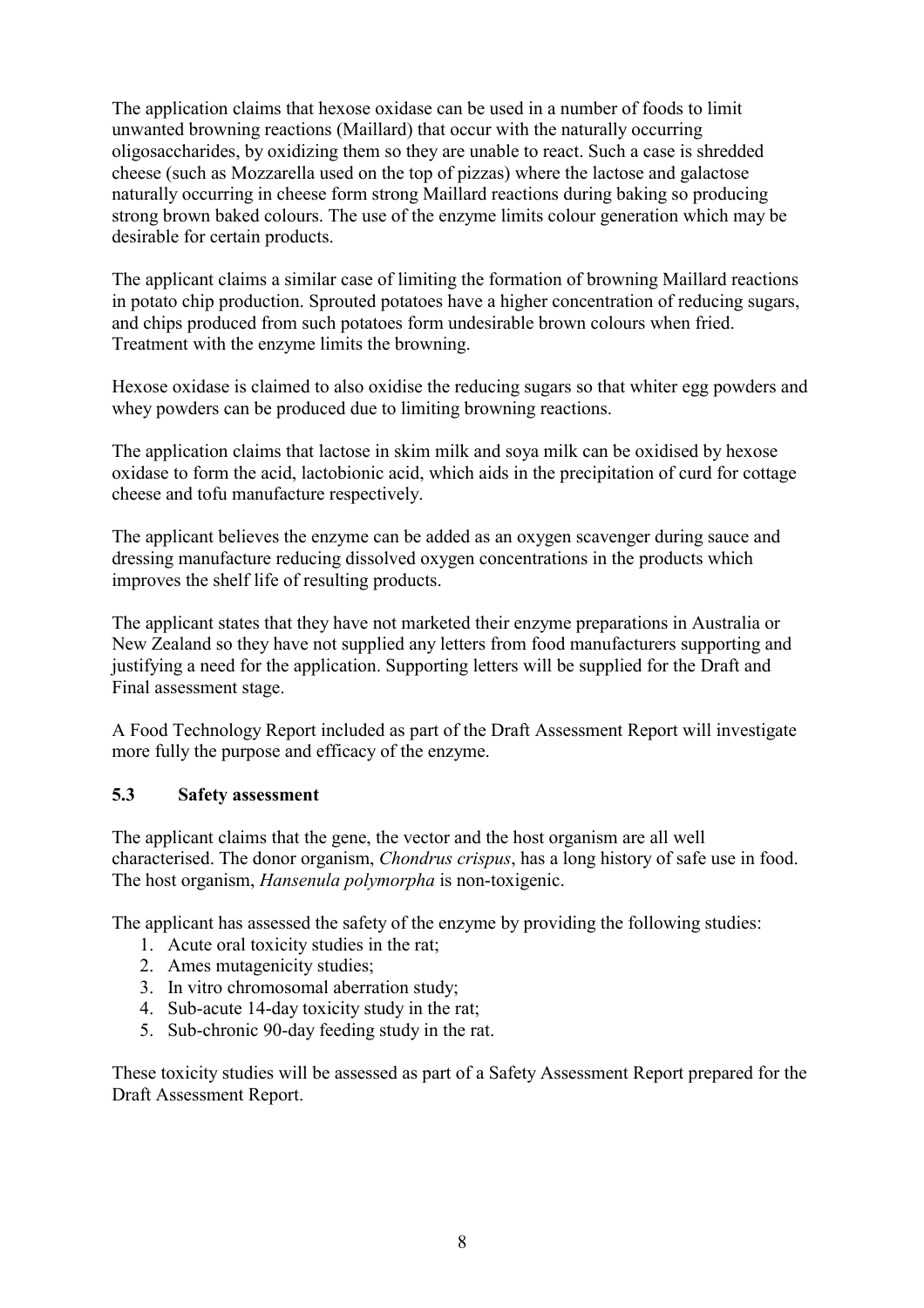#### **5.4 Other international regulatory standards**

In the USA a GRAS (generally recognised as safe) expert panel has concluded that the enzyme is safe for food use as a processing aid. The formal US Food Drug Administration (FDA) GRAS notification has not yet been made.

The enzyme is approved for use in baked goods (at a level up to 150 enzyme units/kg) in Denmark.

The applicant states that the hexose oxidase enzyme preparations comply with the specifications for food enzyme preparations in Food Chemicals Codex,  $4<sup>th</sup>$  Edition 1996, and also the Joint FAO/WHO Expert Committee on Food Additives (JECFA), in the Compendium of Food Additives Specifications, FAO Food and Nutrition Paper 52, Vol. 1, Annex 1 (1992), and relevant updates in addenda 1 to 9 (2001).

# **6. Regulatory Options**

FSANZ is required to consider the impact of various regulatory (and non-regulatory) options on all sectors of the community, which includes consumers, food industries and governments in Australia and New Zealand. The benefits and costs associated with the proposed amendment to the *Food Standards Code* will be analysed using regulatory impact principles.

The following two regulatory options are available for this application:

- *Option 1*. Not approve the use of hexose oxidase produced by *Hansenula polymorpha*  carrying the gene coding for hexose oxidase isolated from *Chondrus crispus*  as a food processing aid.
- *Option 2.* Approve the use of hexose oxidase produced by *Hansenula polymorpha*  carrying the gene coding for hexose oxidase isolated from *Chondrus crispus*  as a food processing aid.

## **7. Impact Analysis**

The affected parties to this application include those listed below:

- 1. those sectors of the food industry wishing to produce and market food products produced using hexose oxidase as a processing aid;
- 2. consumers; and
- 3. State, Territory and New Zealand government enforcement agencies that enforce food regulations.

The impact of the proposed change to the regulation will be determined at the Draft **Assessment**